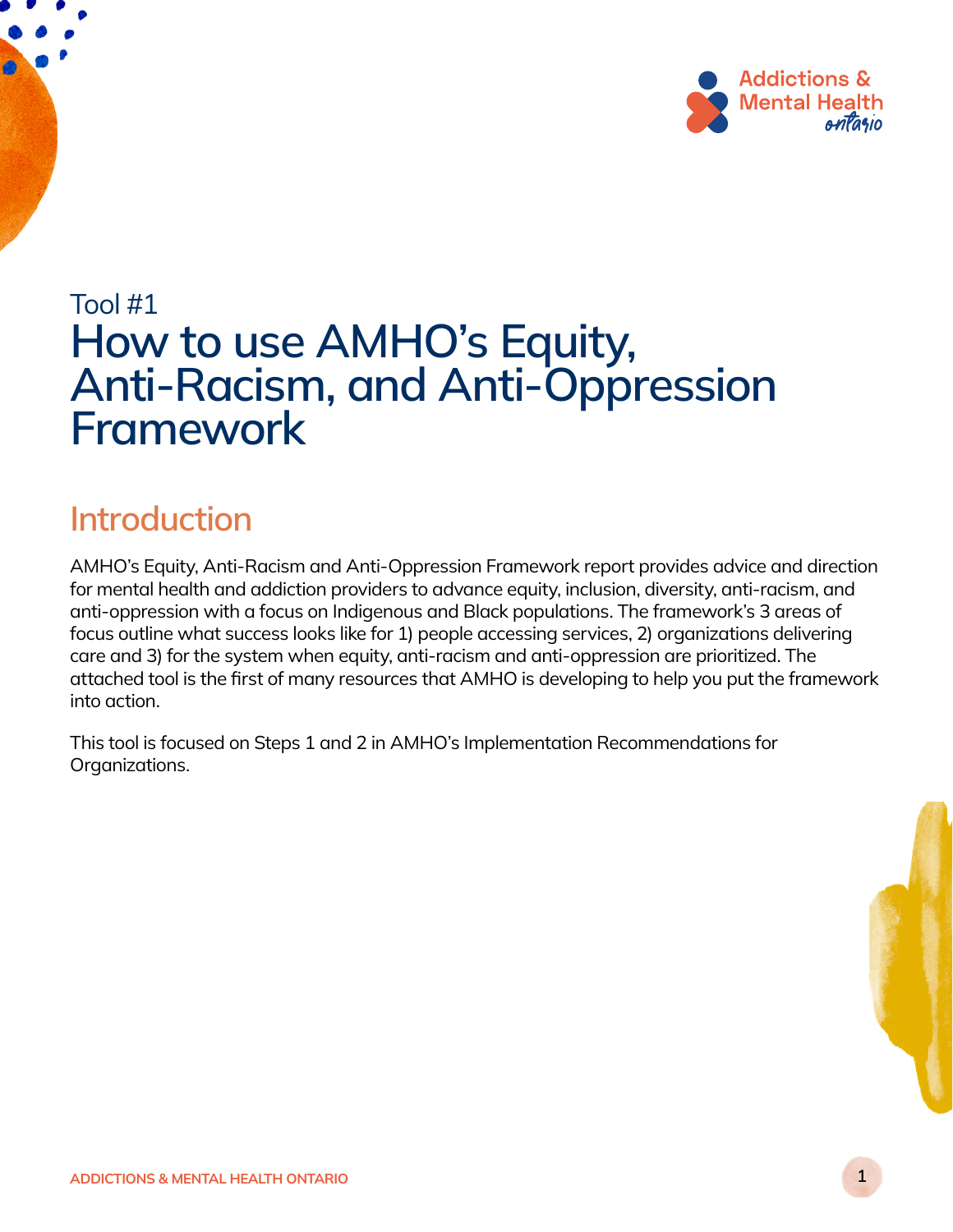# Get Started: AMHO's Equity, Anti-Racism, and Anti-Oppression Framework

## Step 1

Read AMHO's [Equity, Anti-Racism and Anti-Oppression Framework](https://amho.ca/our-work/amhos-equity-anti-racism-and-anti-oppression-framework/) report.

A. Identify any areas where your organization has already taken steps or made progress towards some of the framework's goals?

B. Identify 1-3 short term opportunities for change that include quick wins.

C. Identify 1-3 long-term opportunities for change that may require more time, resources, or collaboration.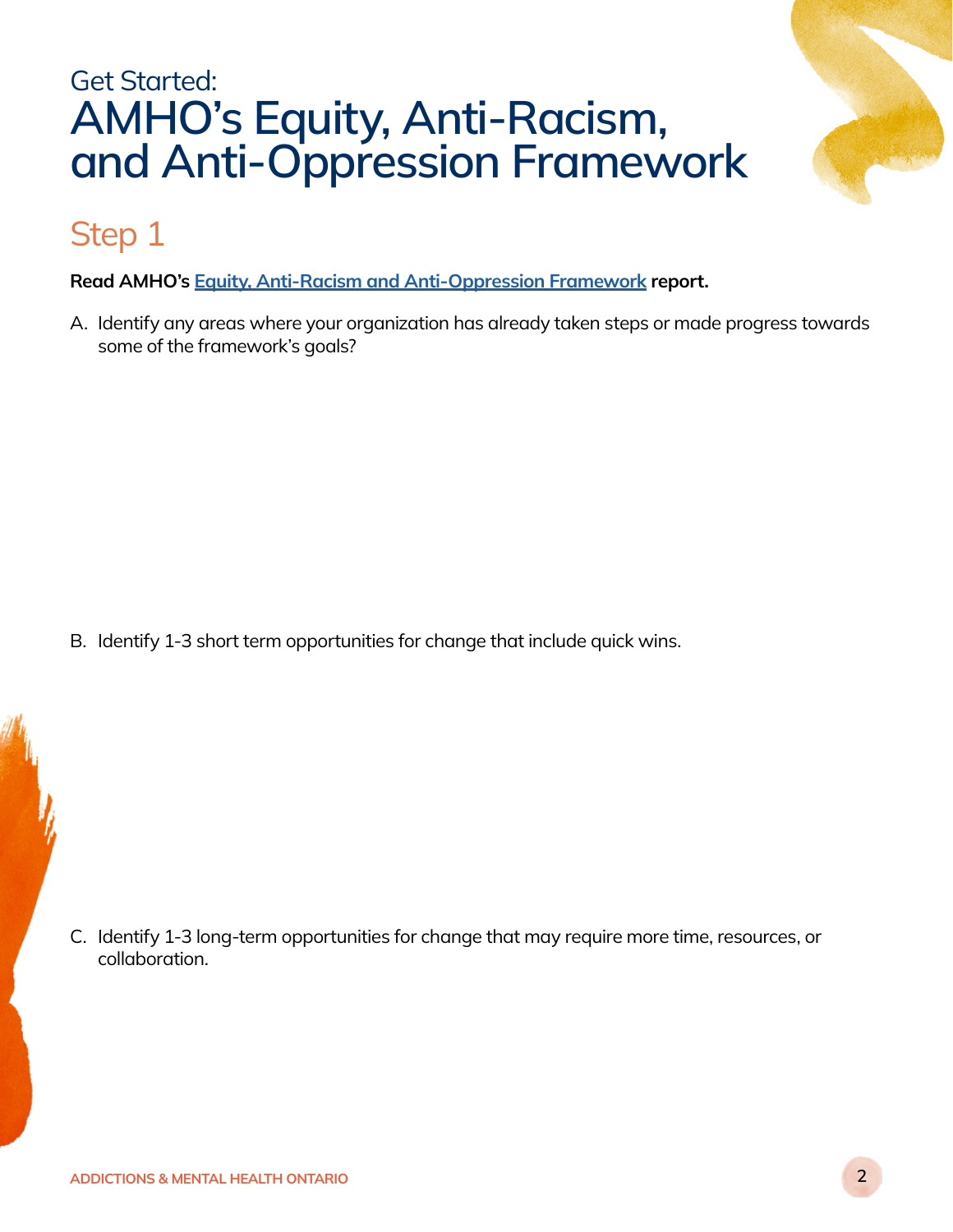D. List 1-3 challenges or barriers for change. Which barriers do you have control over, and which are outside your influence?

### Action items

*Identify 1-3 action items that you can start on immediately. Who will complete them and by when?*

 $\bullet$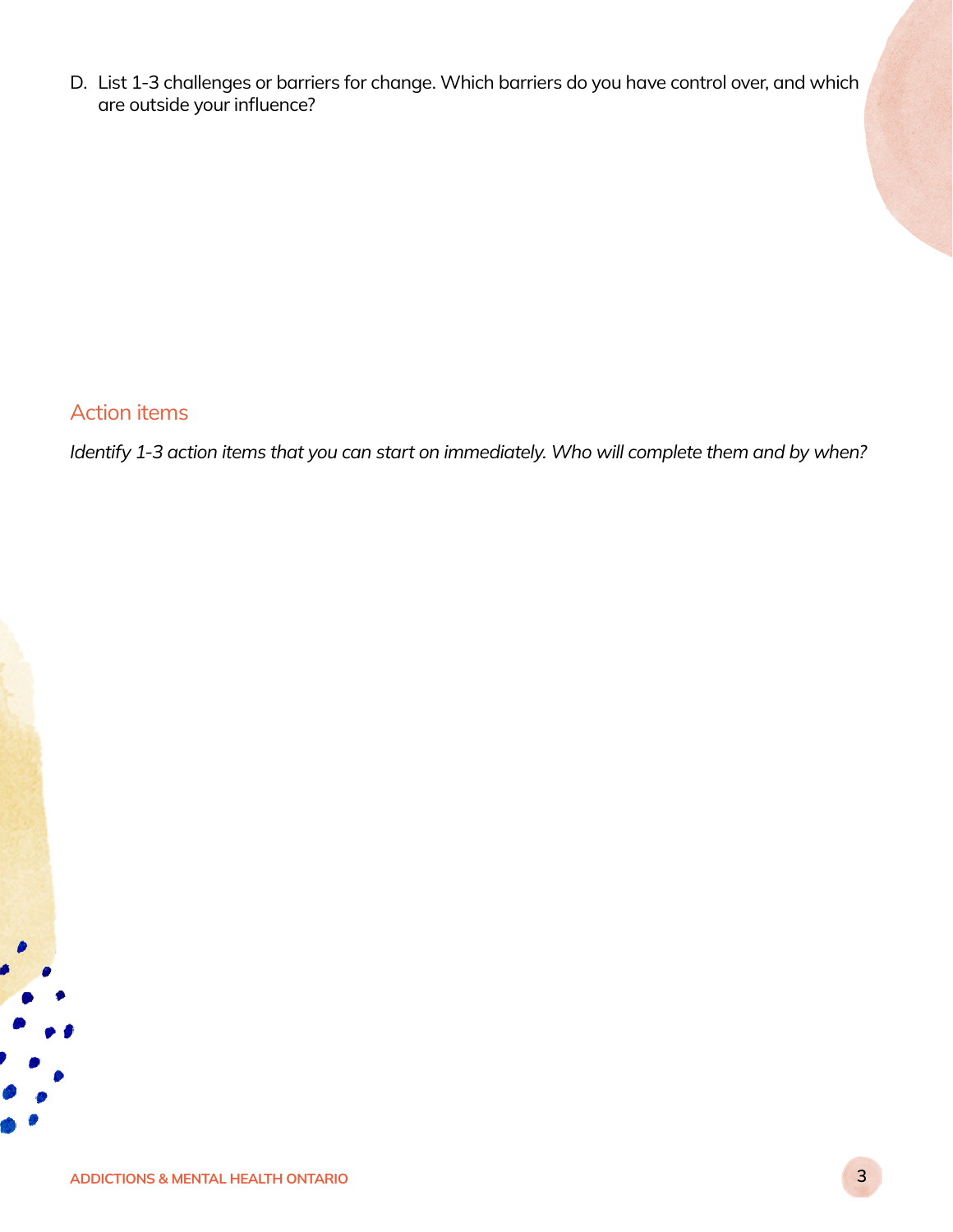# Step 2

#### Bring people together who need to be part of this work

A. Identify key stakeholders who need to be engaged in implementing the framework from your:

- Board
- Leadership
- Staff
- Clients
- Community partners
- Internal equity committees or working groups

B. How will you meaningfully engage these stakeholders to advance this work?

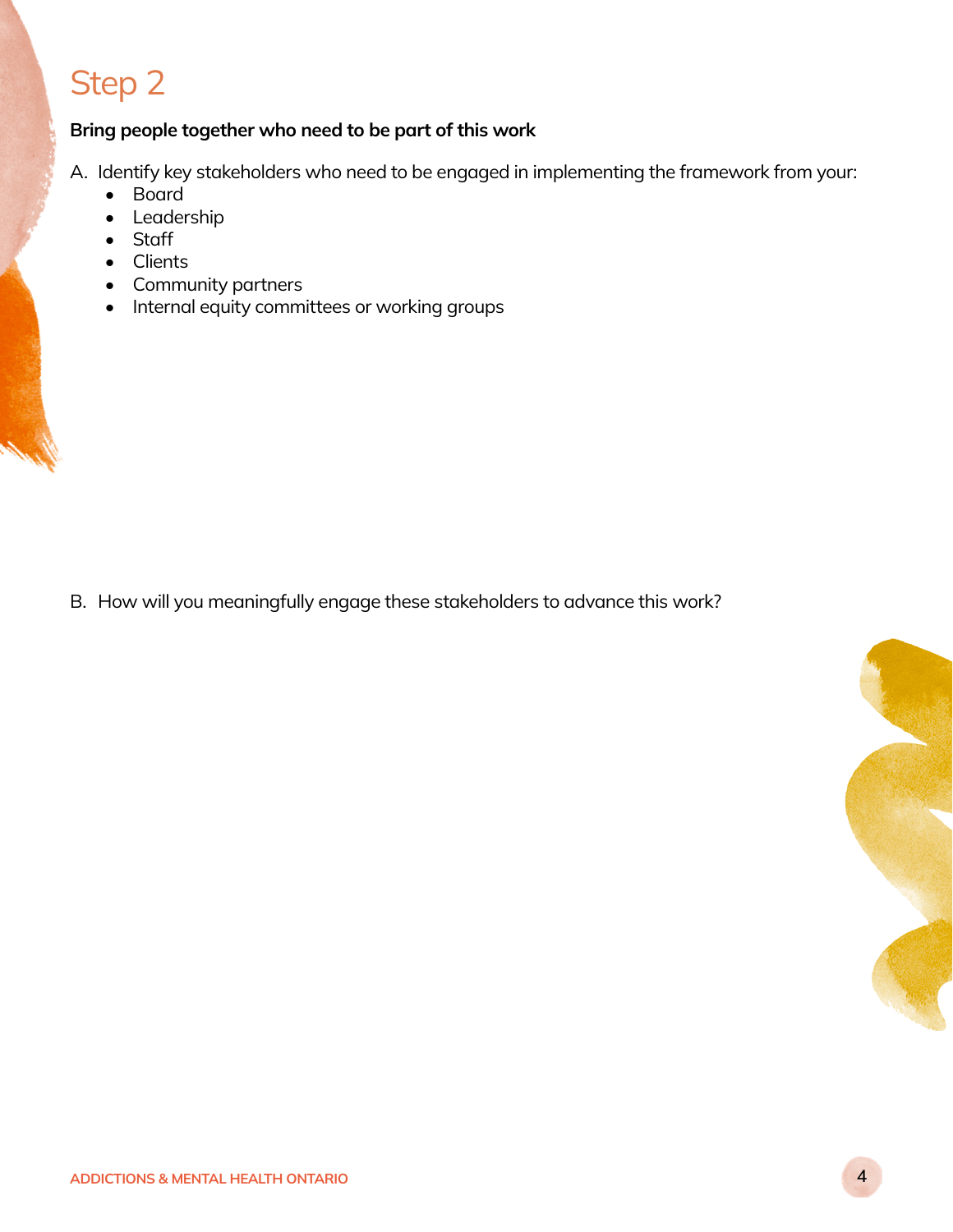C. How will you bring together the right people to advance the work in your organization? Do you have a committee or team who will work to implement the equity, anti-racism, and antioppression work? If not, will you create a committee or team?

D. How will you ensure the people who are advancing the work are enabled and resourced to take meaningful action: e.g. Does the board of directors have accountability on equity and antiracism? Are equity and anti-racism strategic priorities? Are resources including dedicated staff time, being prioritized for this work?

E. How will you ensure that there is diversity of representation from populations that experience systemic barriers on your committee or team, including leadership?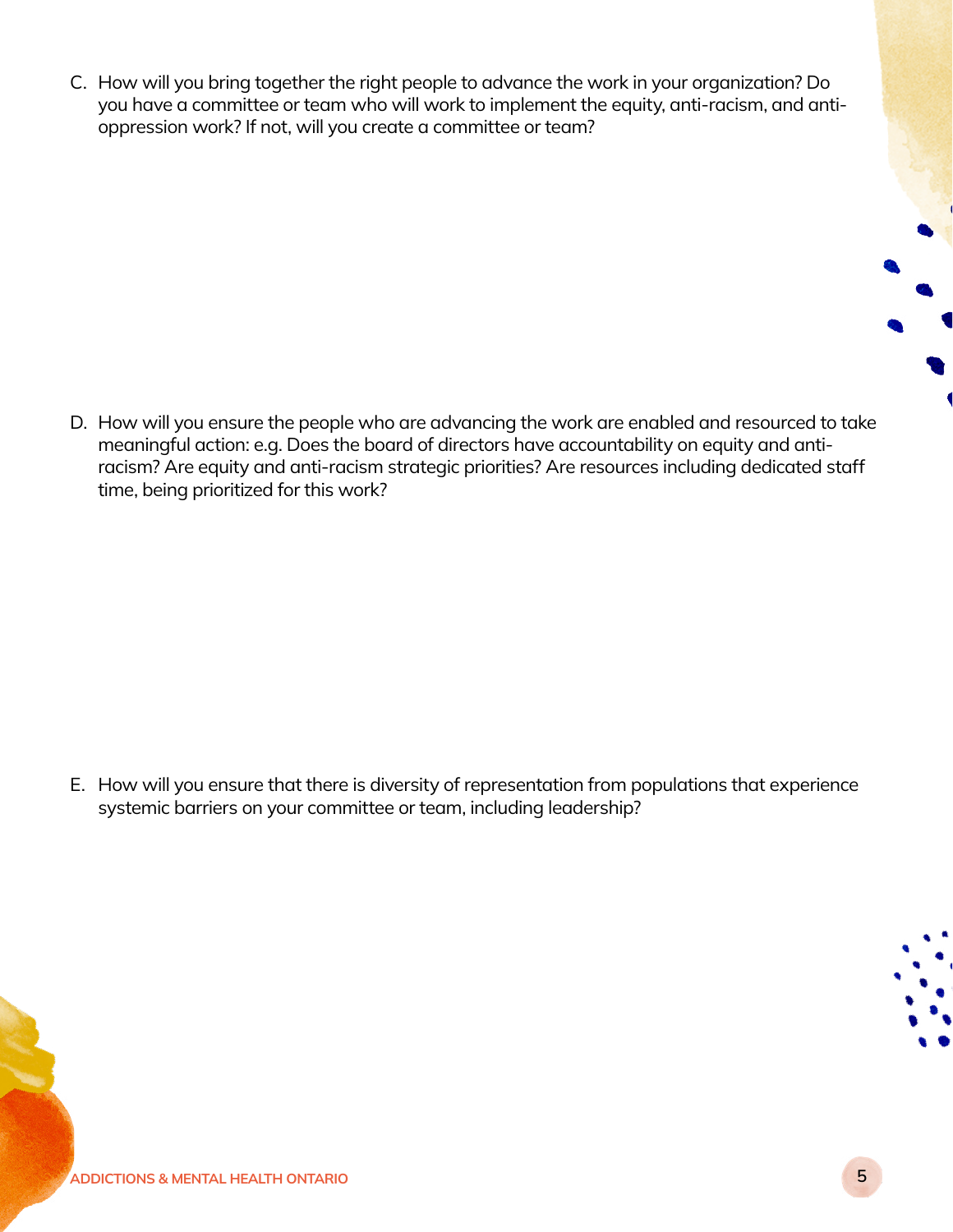### Action items

*Identify 1-3 action items that you can start on immediately. Who will complete them and by when?*



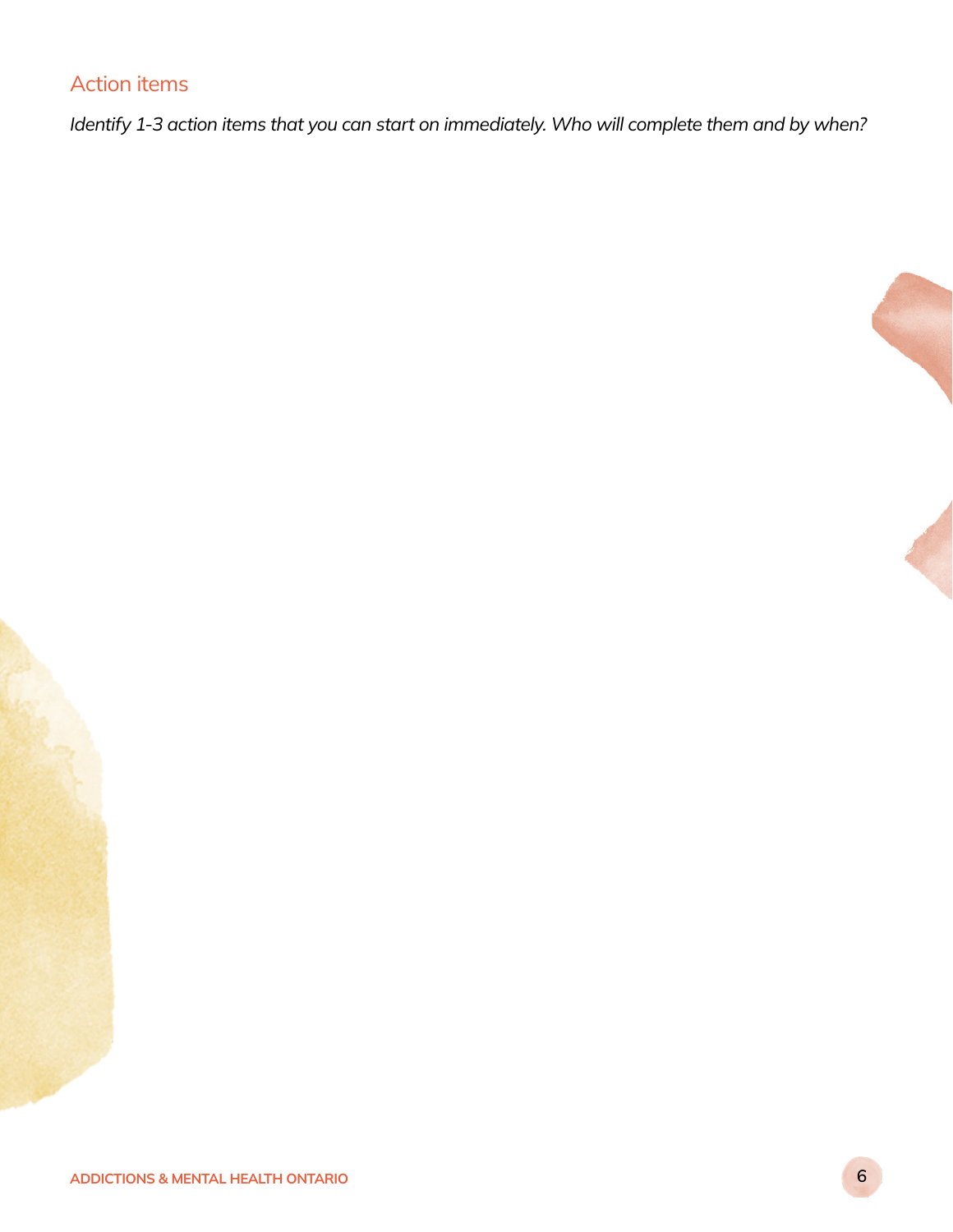# Get Ahead! Preparing for action

#### Review the equity, anti-racism, and anti-oppression resources available on [AMHO's website](https://amho.ca/key-equity-anti-racism-and-anti-oppression-resources/).

A. Identify which resources are most relevant to your work and read those first.

B. Identify how you might use these resources to advance equity, anti-racism, and anti-oppression work.

C. Identify areas where the staff and board may benefit from further learning.